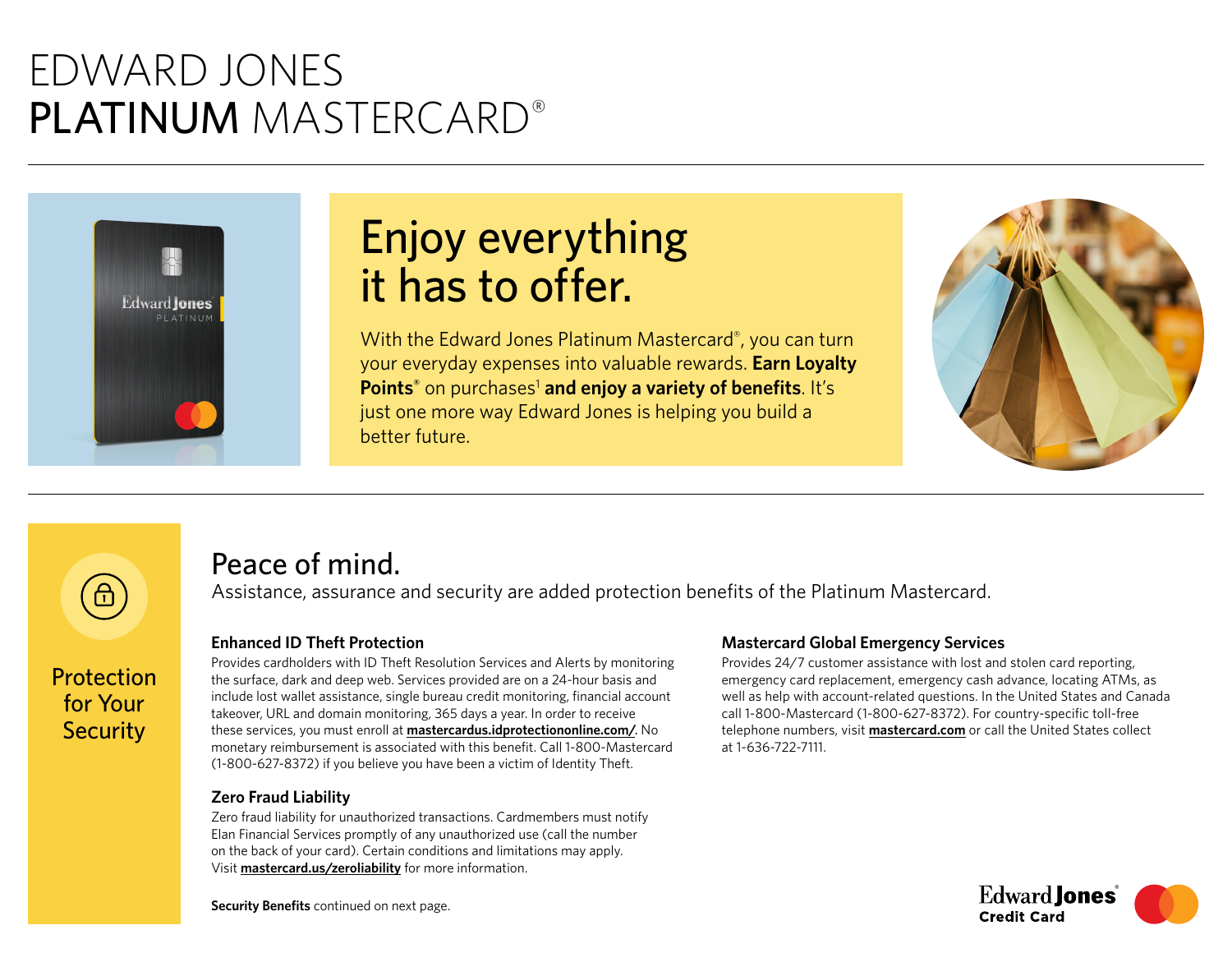## **Edward Jones Platinum Mastercard**® Benefits and How to Redeem

for Your **Security** 

**Security Benefits** continued

**Free Spend Analysis Tool** This free online tool can help you track expenses. Go to **[edwardjonescreditcard.com/login](https://www.edwardjonescreditcard.com/login) > Services > Information > Spend Analysis** to generate your spend analysis report.

#### **Free Credit Score2 by TransUnion®**

Easily track your credit score to stay informed! Access your free credit score through TransUnion and take advantage of other resources that can help you plan for your financial goals. Visit **[edwardjonescreditcard.com/login](https://www.edwardjonescreditcard.com/login) > Services Protection Protection 1** 



**Experiences** & Value

### Experience the extraordinary.

Access exceptional experiences with the Platinum Mastercard.

### **Mastercard Golf Privileges3**

Provides discounted access to golf courses, complimentary grounds passes for PGA Tournaments, and access to domestic and international golf travel packages. Learn about Priceless Golf packages and exclusive golf offers at **[priceless.com/golf](https://www.priceless.com/golf)** or call 1-866-805-3300.

### **Priceless® Cities Offers & Experiences3**

Priceless Cities is a program available exclusively to Mastercard cardmembers and provides access to unforgettable experiences in the cities where they live and travel. Learn more at **[priceless.com](https://www.priceless.com)**.



**Travel** 

### Travel is back.

It's time to start traveling again. Enjoy these special benefits from your Platinum Mastercard.

#### **Extra Bonus & Savings**

All cardmembers earn 4 Bonus Loyalty Points<sup>®</sup> above their regular earning on prepaid hotel and car rentals booked directly through the Edward Jones Travel Rewards Center! To make reservations, visit **[edwardjonescreditcard.com/login](https://www.edwardjonescreditcard.com/login) > Rewards > Link to Rewards > Travel**.

### **Mastercard Airport Concierge (Discount)3**

Enjoy a 15% savings on Airport Meet and Greet services. Arrange for a personal, dedicated Meet and Greet agent to escort you through the airport on departure, arrival or any connecting flights at over 700 destinations worldwide, 24/7/365.

There are also certain airports where customers can be expedited through the security and/or immigration process. To reserve services, visit **[mastercard.globalairportconcierge.com](https://mastercard.globalairportconcierge.com)**.